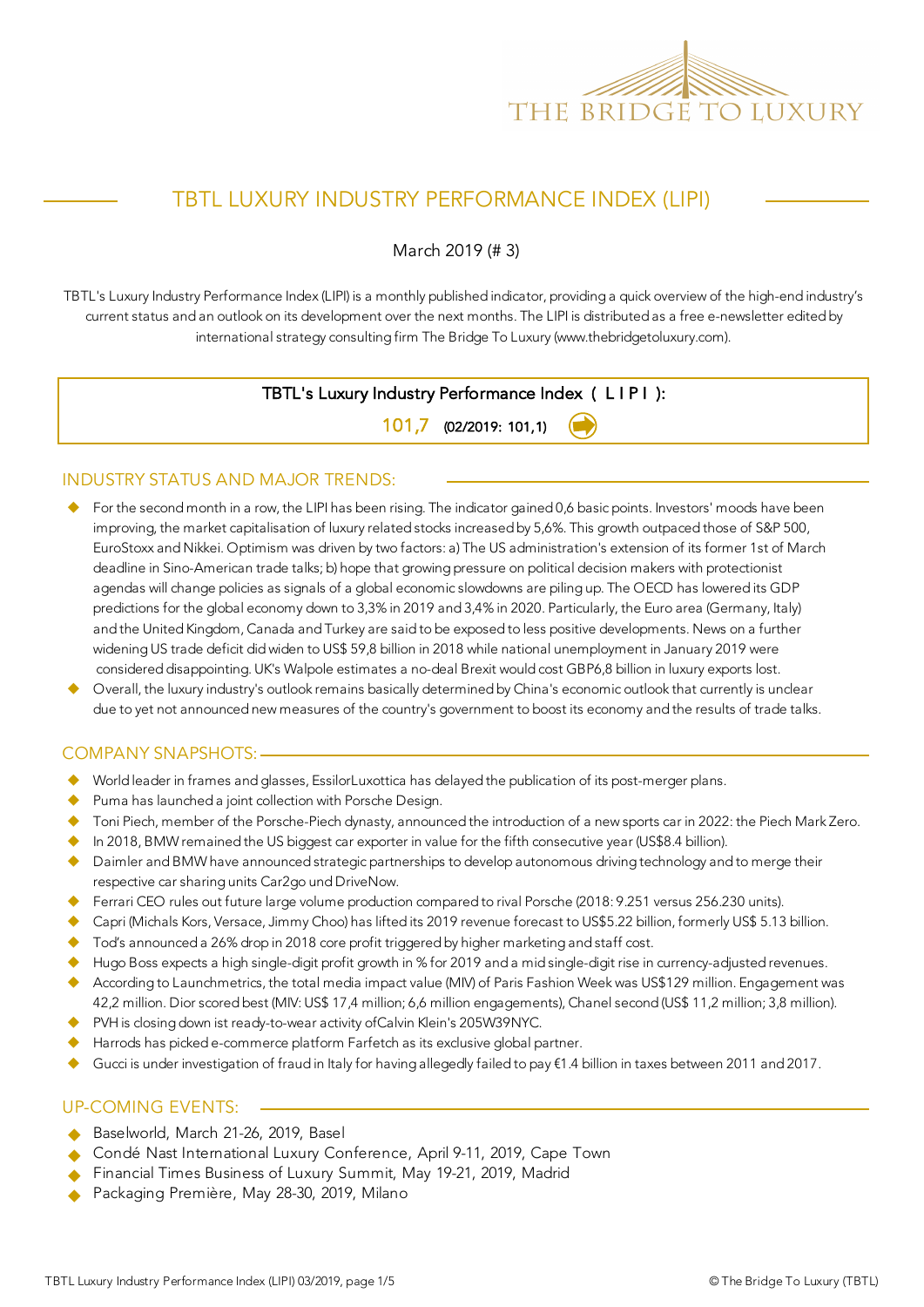

## (A) Development share prices in the luxury industry (in %)

| Company                   | <b>MoM</b> | YoY      | $5Y$ -o- $5Y$ | CAGR 5Y  | Category             |
|---------------------------|------------|----------|---------------|----------|----------------------|
| Hermès                    | 6,2%       | 27,0%    | 138,5%        | 19,0%    | Luxury group         |
| Kering                    | 9,7%       | 33,1%    | 247,6%        | 28,3%    | Luxury group         |
| <b>LVMH</b>               | 8,0%       | 22,5%    | 148,5%        | 20,0%    | Luxury group         |
| Chow Tai Fook             | 6,0%       | $-10,8%$ | $-34,0%$      | $-8,0%$  | Watches & Jewelry    |
| Citychamp                 | 0,6%       | $-2,9%$  | 83,5%         | 12,9%    | Watches & Jewelry    |
| Hengdeli                  | 8,8%       | $-7,5%$  | $-64,1%$      | $-18,5%$ | Watches & Jewelry    |
| Lao Feng Xiang            | $-3,1%$    | $-6,3%$  | 65,9%         | 10,7%    | Watches & Jewelry    |
| Movado                    | 9,6%       | 13,0%    | $-11,0%$      | $-2,3%$  | Watches & Jewelry    |
| Richemont                 | 11,7%      | $-8,2%$  | $-12,7%$      | $-2,7%$  | Watches & Jewelry    |
| Swatch Group              | 3,6%       | $-26,1%$ | $-49,7%$      | $-12,8%$ | Watches & Jewelry    |
| Tiffany                   | 7,1%       | $-5,9%$  | 1,9%          | 0,4%     | Watches & Jewelry    |
| Hugo Boss                 | 3,8%       | $-11,4%$ | $-32,6%$      | $-7,6%$  | Fashion              |
| Burberry                  | 4,9%       | 23,2%    | 22,6%         | 4,2%     | Fashion              |
| <b>Brunello Cucinelli</b> | 8,6%       | 32,8%    | 67,7%         | 10,9%    | Fashion              |
| Ferragamo                 | 6,7%       | $-19,3%$ | $-19,3%$      | $-4,2%$  | Fashion              |
| Capri (Michael Kors)      | 7,3%       | $-27,5%$ | $-53,5%$      | $-14,2%$ | Fashion              |
| Ralph Lauren              | 7,8%       | 18,3%    | $-22,3%$      | $-4,9%$  | Fashion              |
| Moncler                   | 2,5%       | 17,5%    | 154,1%        | 20,5%    | Fashion              |
| Mulberry                  | $-2,0%$    | $-64,1%$ | $-55,1%$      | $-14,8%$ | Fashion              |
| Prada                     | $-2,9%$    | $-22,3%$ | $-56,8%$      | $-15,4%$ | Fashion              |
| Tapestry (Coach)          | $-9,7%$    | $-31,4%$ | $-28,4%$      | $-6,5%$  | Fashion              |
| Tod's                     | 6,6%       | $-28,3%$ | $-56,3%$      | $-15,2%$ | Fashion              |
| Estée Lauder              | 15,0%      | 13,4%    | 128,0%        | 17,9%    | Skin care            |
| Shiseido                  | 13,5%      | 13,7%    | 307,8%        | 32,5%    | Skin care            |
| <b>BMW</b>                | 1,2%       | $-14,4%$ | $-11,7%$      | $-2,5%$  | Cars                 |
| Ferrari                   | 4,2%       | 10,4%    | $ -$          | $ -$     | Cars                 |
| Porsche                   | 3,2%       | $-15,2%$ | $-23,1%$      | $-5,1%$  | Cars                 |
| Marriott                  | 9,4%       | $-11,3%$ | 131,0%        | 18,2%    | Travel               |
| Norweg. Cruises           | 8,0%       | $-2,4%$  | 62,0%         | 10,1%    | Travel               |
| Luxottica                 | $-3,8%$    | $-1,3%$  | 40,7%         | 7,1%     | Eyewear              |
| Safilo                    | $-7,4%$    | $-72,9%$ | $-92,4%$      | $-40,3%$ | Eyewear              |
| Sotheby's                 | 8,6%       | $-5,0%$  | $-6,7%$       | $-1,4%$  | Auctions             |
| S&P Global Luxury Ind.    | 4,7%       | $-1,2%$  | 15,1%         | 2,9%     | Index (80 companies) |

Sources: Reuters (monthly average), S&P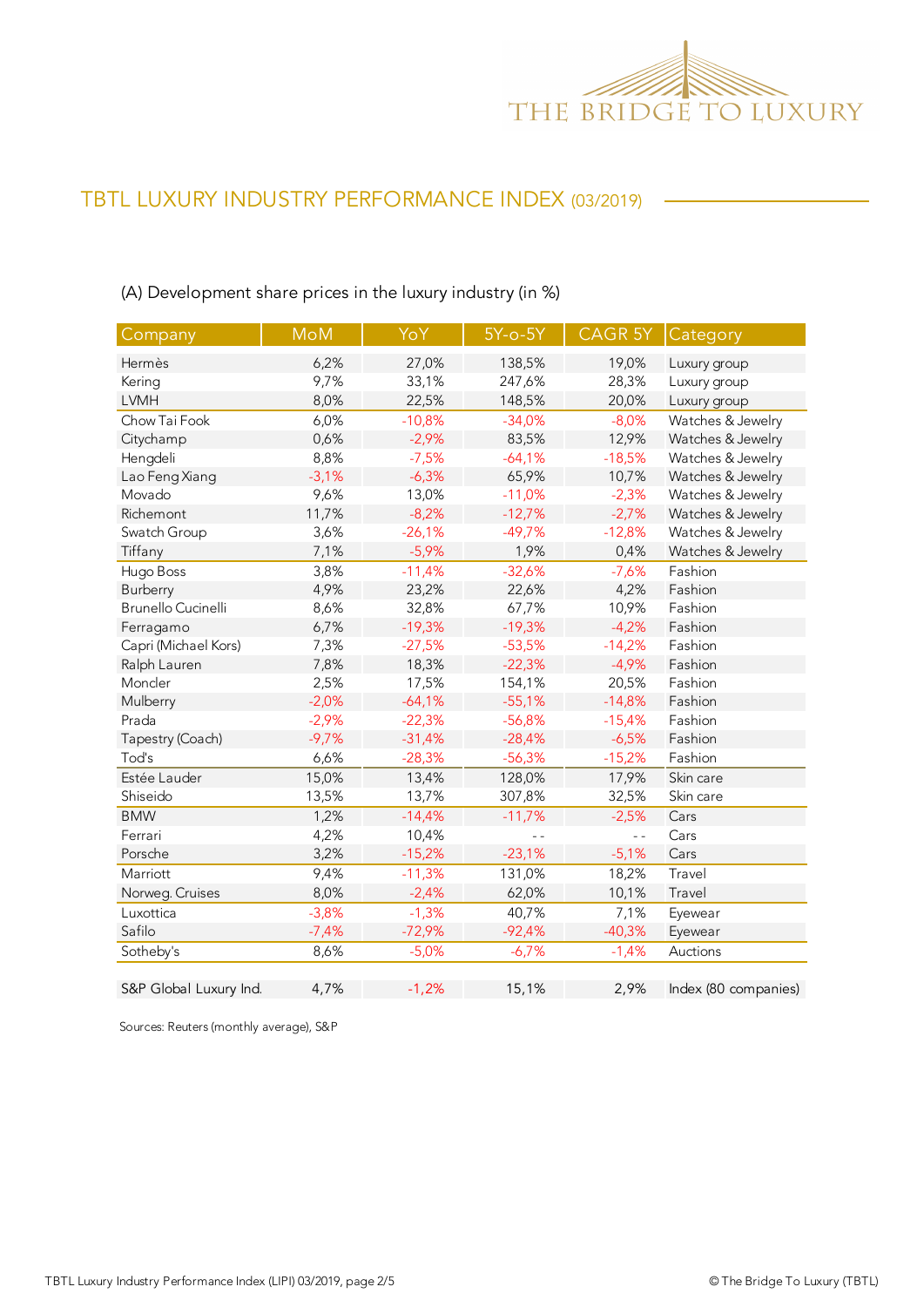

#### (B) Development selective industry indexes

# (B1) Luxury cars: Quarterly growth rates (units sold in %) Q4 2018

| Company            | roll. $4Qs$ | $5Y$ -o- $5Y$ | <b>CAGR 5Y</b> |
|--------------------|-------------|---------------|----------------|
| Mercedes-Benz Cars | 0,4%        | 38,3%         | 6,7%           |
| <b>BMW</b>         | 1,8%        | 17,3%         | 3,2%           |
| Rolls-Royce        | 22,2%       | 1,1%          | 0,2%           |
| Audi               | $-3,5%$     | 4,1%          | 0,8%           |
| Bentley            | $-5,3%$     | $-4.7%$       | $-1,0%$        |
| Lamborghini        | 50,7%       | 127,3%        | 17,8%          |
| Porsche            | 4,0%        | 35,0%         | 6,2%           |
| Bugatti            | 7,0%        | 68,9%         | 11,1%          |
| Ferrari            | 10,2%       | 27,5%         | 5,0%           |
| All                | $-0.2%$     | 20,3%         | 3,8%           |

Source: company reports and press releases

#### (B2) Swiss watch exports growth rates (value in %)

| <b>Price Category</b>           | roll. 12 M | $5Y$ -o- $5Y$ | <b>CAGR 5Y</b> |
|---------------------------------|------------|---------------|----------------|
| Export value 0-200 CHF/unit     | $-4.6%$    | $-25.0%$      | $-5.6\%$       |
| Export value 201-500 CHF/unit   | $-5.1%$    | $-17.4%$      | $-3.8%$        |
| Export value 501-3.000 CHF/unit | 5,5%       | 3.9%          | 0,8%           |
| Export value > 3.000 CHF/unit   | 7.1%       | $-4.9%$       | $-1.0%$        |
| A                               | 5.3%       | -5.2%         | $-1.2\%$       |

Source: Swiss Watch Federation

#### (B3) Current production of superyachts

| number of superyachts |  |  |
|-----------------------|--|--|

Source: Global Order Book, 2019, Boat International Media

#### (B4) Precious metals and diamonds (growth in %)

| Metal    | MoM      | YoY      | 5 Years  | <b>CAGR 5Y</b> |
|----------|----------|----------|----------|----------------|
| Gold     | 0.2%     | $-0.8%$  | $-6.9\%$ | $-1.4%$        |
| Silver   | $-2.9\%$ | $-5.9\%$ | $-32.0%$ | $-7.4\%$       |
| Diamonds | 0,3%     | 1,6%     | $-6.3%$  | $-1,3%$        |

Sources: Macrotrends (monthly quotes); IDEX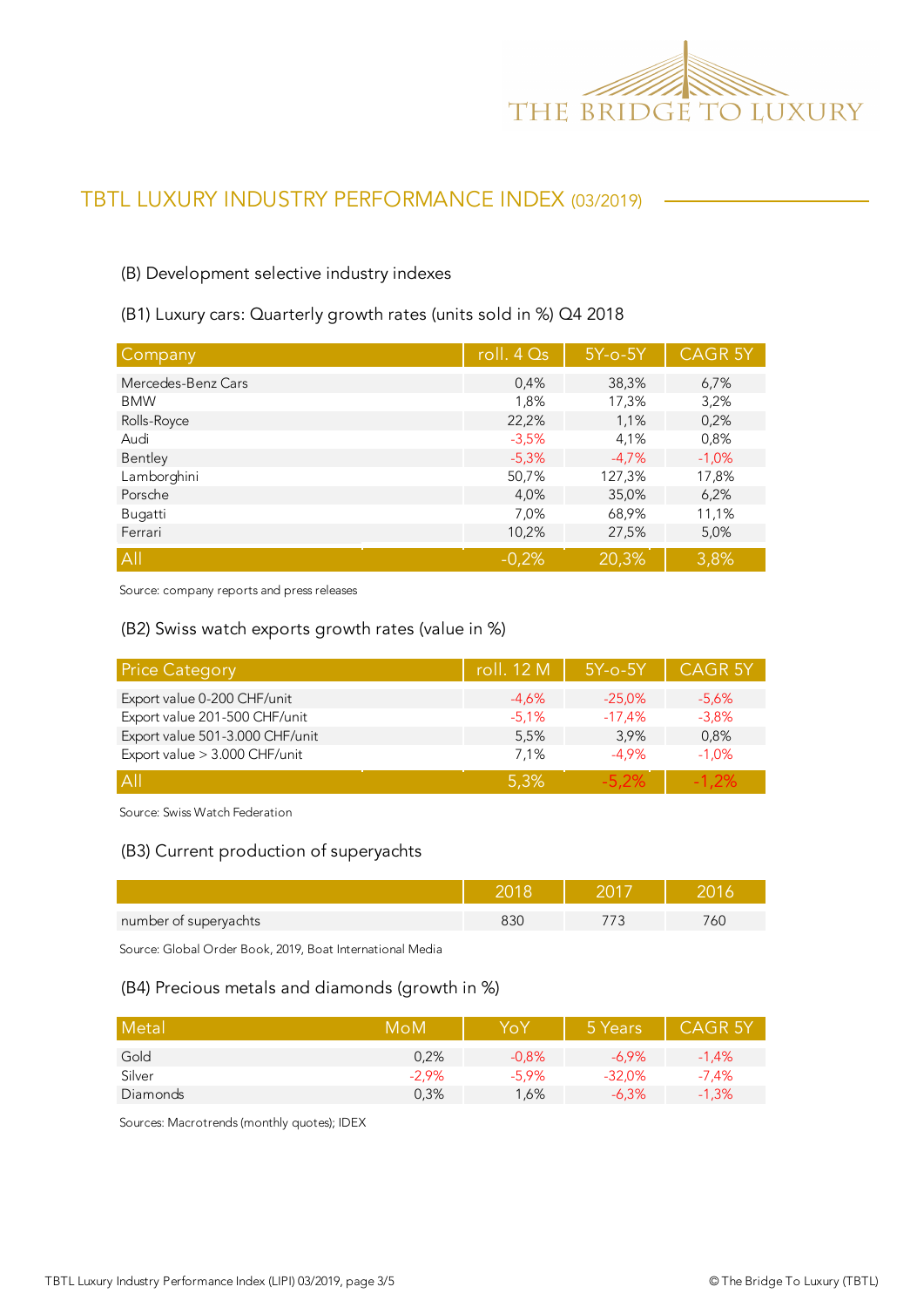

#### (B5) Fine wines

|            |      | Y-o-5Y | CAGR 5Y |
|------------|------|--------|---------|
| Fine wines | 0,0% | 28,9%  | 5,2%    |
|            |      |        |         |

Source: Li-ex 500 wine index (per previous month)

### (C) GDP annual growth rate (in %)

| Country                                                                             | 2016    | 2017 | 2018E | 2019E | 2023E |
|-------------------------------------------------------------------------------------|---------|------|-------|-------|-------|
| <b>USA</b>                                                                          | 1,7%    | 2,2% | 2,9%  | 2,5%  | 1,5%  |
| $\begin{array}{c} \bullet \end{array}$<br>Brazil                                    | $-3,5%$ | 1,0% | 1,3%  | 2,5%  | 2,2%  |
| Japan                                                                               | 1,0%    | 1,7% | 0,9%  | 1,1%  | 0,5%  |
| China                                                                               | 6,7%    | 6,9% | 6,6%  | 6,2%  | 5,6%  |
| Hong Kong*<br>$\mathcal{P}^{\mathcal{S}^{\mathcal{S}}}_{\mathcal{S}^{\mathcal{S}}}$ | 2,2%    | 3,8% | 3,8%  | 2,9%  | 3,1%  |
| India                                                                               | 7,1%    | 6,7% | 7,3%  | 7,5%  | 7,7%  |
| $\mathbf{E}$<br>UAE*                                                                | 3,0%    | 0,8% | 2,9%  | 3,7%  | 2,9%  |
| Russia                                                                              | $-0,2%$ | 1,5% | 1,7%  | 1,6%  | 1,2%  |
| France                                                                              | 1,1%    | 2,3% | 1,5%  | 1,5%  | 1,6%  |
| Germany                                                                             | 2,2%    | 2,5% | 1,5%  | 1,3%  | 1,2%  |
| Italy                                                                               | 0,9%    | 1,5% | 1,0%  | 0,6%  | 0,7%  |
| Spain<br>$\mathcal{R}^{\text{max}}$                                                 | 3,2%    | 3,0% | 2,5%  | 2,2%  | 1,7%  |
| ٠<br>Switzerland*                                                                   | 1,6%    | 1,7% | 3,0%  | 1,8%  | 1,7%  |
| $\frac{\sum x}{\sum x}$<br>Great Britain                                            | 1,8%    | 1,7% | 1,4%  | 1,5%  | 1,6%  |
| World<br>₩                                                                          | 3,3%    | 3,8% | 3,7%  | 3,5%  | 3,6%  |

Source: IMF, 01.2019; \* 10.2018

### (D) Currencies exchange rates: the Euro's performance (change in %)

| Currency        |                | 1 Month | 6 Months | 12 Months |
|-----------------|----------------|---------|----------|-----------|
| US <sub>5</sub> |                | $-0.8%$ | $-2.0%$  | $-6,8%$   |
| <b>BRL</b>      | $\blacksquare$ | 2,3%    | $-9,0%$  | 7,9%      |
| <b>CNY</b>      |                | $-1,2%$ | $-3,8%$  | $-1,6%$   |
| HK\$            | 幸              | $-0.7%$ | $-2,0%$  | $-6,6%$   |
| <b>JPY</b>      | D              | 1,7%    | $-1,3%$  | $-2,3%$   |
| <b>INR</b>      | $\bullet$      | $-1,2%$ | $-1,8%$  | 1,2%      |
| <b>RUB</b>      |                | $-0,2%$ | $-4,3%$  | 8,3%      |
| <b>CHF</b>      | ٠              | $-0,3%$ | 1,1%     | $-1,5%$   |
| <b>GBP</b>      | $\frac{N}{N}$  | $-1,9%$ | $-4.0%$  | $-3,2%$   |

Source: Oanda, per first of month